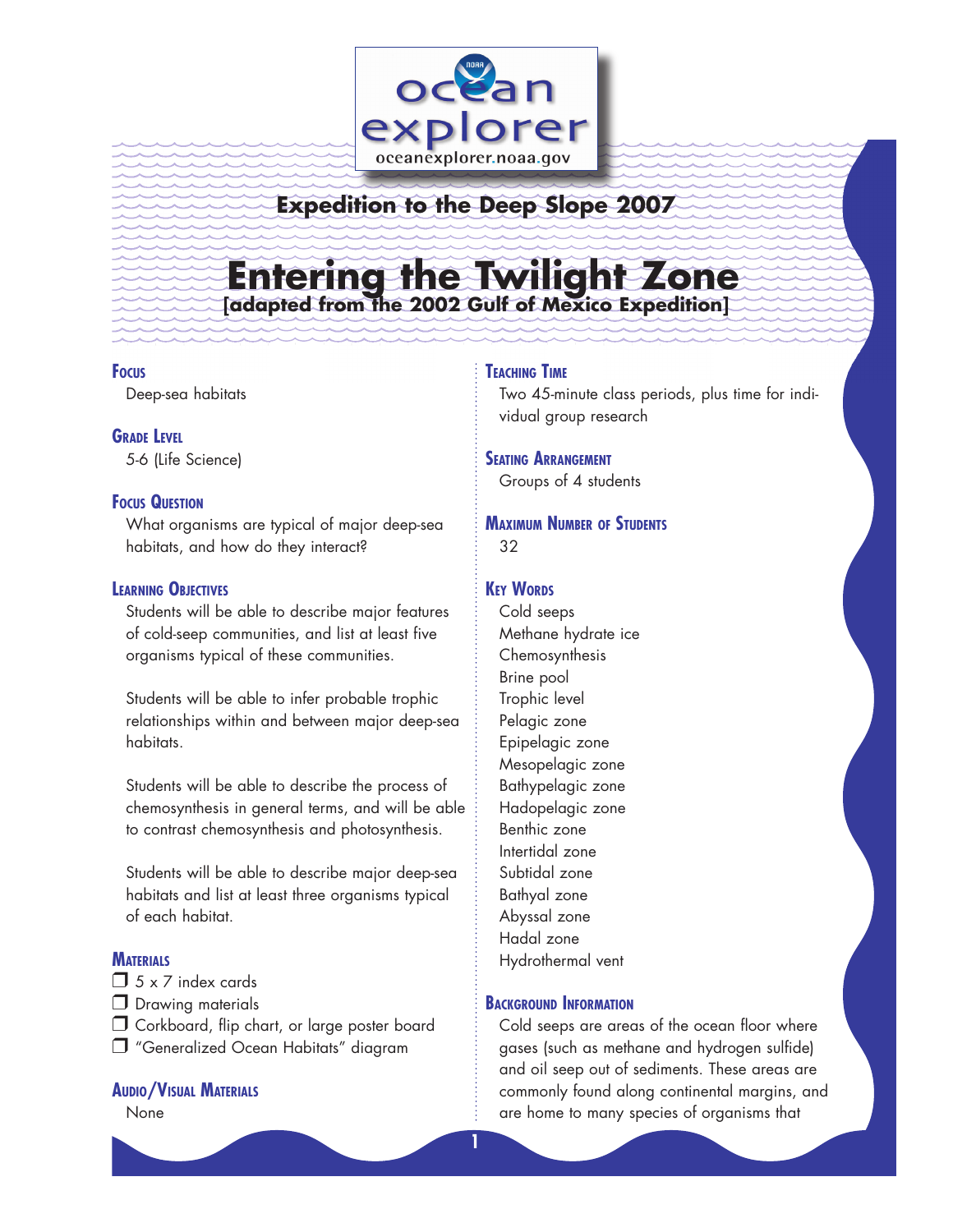have not been found anywhere else on Earth. Recently, increasing attention has been focused on cold seeps in the Gulf of Mexico, an area that produces more petroleum than any other region in the United States. Responsibility for managing exploration and development of mineral resources on the Nation's outer continental shelf is a central mission of the U.S. Department of the Interior's Minerals Management Service (MMS). In addition to managing the revenues from mineral resources, an integral part of this mission is to protect unique and sensitive environments where these resources are found. MMS scientists are particularly interested in finding deep-sea chemosynthetic communities in the Gulf of Mexico, because these are unique communities that often include species that are new to science and whose potential importance is presently unknown. In addition, the presence of these communities often indicates the presence of hydrocarbons at the surface of the seafloor.

The 2006 Expedition to the Deep Slope was focussed on discovering and studying the sea floor communities found near seeping hydrocarbons on hard bottom in the deep Gulf of Mexico. The sites visited by the Expedition were in areas where energy companies will soon begin to drill for oil and gas. A key objective was to provide information on the ecology and biodiversity of these communities to regulatory agencies and energy companies. Dives by scientists aboard the research submersible ALVIN revealed that hydrocarbons seepage and chemosynthetic communities were present at all ten sites visited by the Expedition. The most abundant chemosynthetic organisms seen were mussels and vestimentiferan tubeworms. Expedition to the Deep Slope 2007 is focused on detailed sampling and mapping of four key sites visited in 2006, as well as exploring new sites identified from seismic survey data.

Cold-seep communities are surrounded by a much larger ocean environment. Very little is known about interactions between cold-seep communities

and organisms in other ocean habitats. This activity focuses on major ocean habitats, organisms typically found in these habitats, and the interactions that take place within and between these habitats.

Ocean habitats are usually categorized into zones:

- I. Pelagic zones are found in the water column above the bottom. Organisms that inhabit pelagic zones are divided into plankton that drift with the ocean currents and nekton that can swim and control their motion in the water (at least to some extent).
	- A. The Epipelagic zone includes surface waters where light is adequate for photosynthesis (about 200m, maximum). Phytoplankton are the dominant primary producers in this zone.
	- B. The Mesopelagic zone (about 200m-1000m) is the twilight zone. Because there is not enough light for photosynthesis, much less energy is available to support animal life. Bacteria and detritus (pieces of dead plants and animals that slowly settle to the bottom) are the primary sources of food for animals like jellyfishes that are confined to this zone. Other animals, including squids, fishes, and shrimps can move up and down through the water column, and have a wider range of food available to them.
	- C. The Bathypelagic zone (sometimes divided further into an additional Abyssopelagic Zone) has no light at all, with the exception of light produced by bioluminescent organisms. Deep-sea organisms are dependent upon production in other zones. The base of bathypelagic food chains may be primary production in shallower water (obtained by feeding on detritus or on other animals feeding in shallower water) or chemosyn-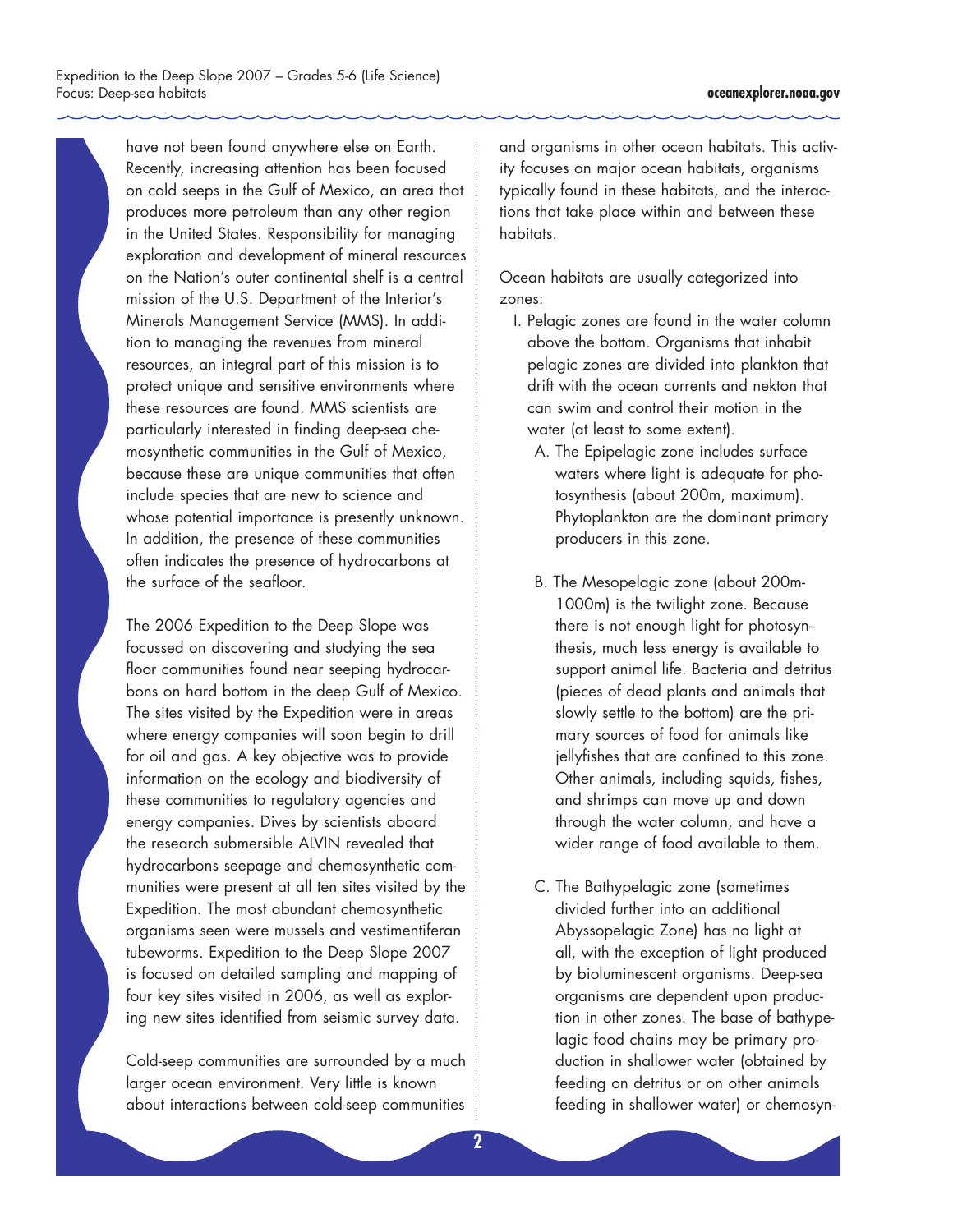thetic communities like hydrothermal vents **Learning Procedure** or cold-seeps.

- D. The Hadopelagic zone is sometimes used to include the water column in deepest ocean trenches (about 11,000 m).
- II. Benthic zones are areas on or in the ocean bottom. Animals that swim near the bottom and called "benthopelagic."
	- A. The Intertidal zone is on the shore between the level of high and low tide.
	- B. The Subtidal zone includes the ocean bottom on continental shelves down to about 300 m. Green plants are the base of food chains in shallower waters, but bacteria and detritus are the primary energy source below about 200 m.
	- C. The Bathyal zone includes the rest of the continental shelf (between about 300 m and 3,000 m).
	- D. The Abyssal zone is the ocean bottom between 3,000 m and 6,000 m. The bottom is primarily muddy and flat in most places (hence the common term "abyssal plain"). This is the largest benthic zone and covers about half of the Earth's surface.
	- E. The Hadal zone is sometimes used to describe the very deep ocean bottom between 6,000 m and 11,000 m
	- F. Vents and seeps are unusual deep-water habitats that support communities of living organisms whose food chains are based on chemosynthetic bacteria, rather than photosynthetic activity near the surface. Vent and seep communities may, in turn, be a significant energy (food) source for organisms living in other benthic habitats nearby.

- 1. To prepare for this lesson, visit http://oceanexplorer. noaa.gov/explorations/07mexico/welcome.html for information about Expedition to the Deep Slope 2007. You may want to visit http://www.bio.psu.edu/cold\_seeps for a virtual tour of a cold seep community, and http://www.bio.psu.edu/hotvents for a virtual tour of a hydrothermal vent community.
- 2. Lead a discussion of the major categories of ocean habitat. Introduce the recently-discovered deep-sea chemosynthetic communities (hydrothermal vents and cold seeps). Emphasize the contrast between communities that depend upon chemosynthesis with those dependent upon photosynthesis. You may want to point out that through both processes, organisms build sugars from carbon dioxide and water. This process requires energy; photosynthesizers obtain this energy from the sun, while chemosynthesizers obtain energy from chemical reactions. Review the concepts of food chains and food webs, including the concept of trophic levels (primary producer, primary consumer, secondary consumer, and tertiary consumer). Be sure students understand that food chains in most of the habitats are largely based upon photosynthetic production, either directly (primary consumers obtain energy from photosynthetic plants) or indirectly (primary consumers obtain energy from detritus). This situation is fundamentally different in deep-sea chemosynthetic communities, which may also provide an alternative basis for food chains in adjacent habitats.
- 3. Assign each student group one or more of the following deep ocean habitats to research:
	- Mesopelagic zone
	- Bathypelagic zone
	- Hadopelagic zone
	- Bathyal zone
	- Abyssal zone
	- Hadal zone
	- Hydrothermal vents
	- Cold seeps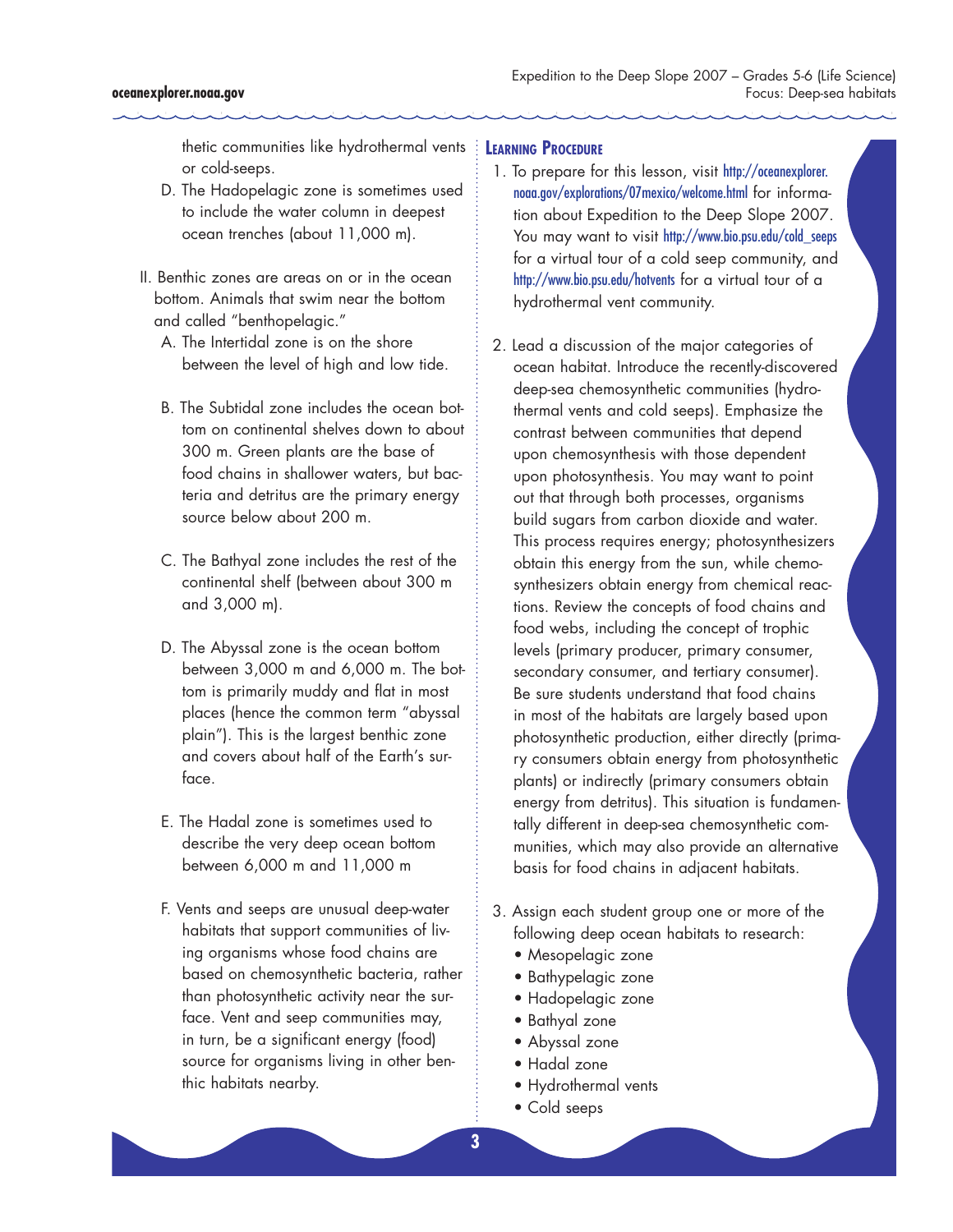In addition to written reference materials (encyclopedia, periodicals, and books on the deepsea), the following Web sites contain useful information:

http://www.bio.psu.edu/cold\_seeps http://people.whitman.edu/~yancey/deepsea.html http://oceanlink.island.net/ http://www.pbs.org/wgbh/nova.abyss/life.bestiary.html http://www.pbs.org/wgbh/nova/abyss/life/bestiary.html http://biodidac.bio.uottawa.ca/ http://www.fishbase.org/search.cfm

Each student group should identify six organisms typical of their assigned habitat, and determine the energy (food) source(s) of each of these organisms. It may not be possible to precisely determine specific foods in all cases, but students should be able to draw reasonable inferences from information about related organisms and anatomical features that may give clues about what the animals eat. Students should prepare a 5 x 7 index card for each organism with an illustration of the organism (photocopies from reference material, downloaded internet pictures, or their own sketches), notes on where the organism is found, approximate size of the organism, and its trophic level (whether it is a primary producer, primary consumer, secondary consumer, or tertiary consumer).

4. Have each student group orally present their research results to the entire class. On a corkboard, flip chart, or piece of poster board draw a general profile of ocean habitats (see "Generalized Ocean Habitats" diagram), and arrange the cards to show representative organisms in each habitat. When all cards have been attached to the base material, draw lines to indicate trophic (feeding) relationships between these organisms.

5. Lead a discussion of the food web the students have created. What is the source of primary production in each habitat? What would the

students infer about the relative abundance of each trophic level? In the simplest analysis, organisms at lower trophic levels (primary producers and primary consumers) must be more abundant than those on higher trophic levels. If this does not appear to be true, then there must be additional energy sources for the higher trophic levels (for example, some secondary or tertiary predators may feed in more than one habitat. Considering that the abyssal plain covers about half of the Earth's surface, and is largely unexplored, how might the students' ocean food web change with further exploration?

#### **The Bridge Connection**

www.vims.edu/bridge/ – Click on "Biology" in the navigation menu to the left, then "Plankton," then "Phytoplankton" for resources on ocean food webs. Click on "Ecology" then "Deep Sea" for resources on deep-sea communities.

#### **The "Me" Connection**

Have students write a short essay describing their personal position in a food web, and how they could adapt if their source of primary production were no longer available.

#### **Connections to Other Subjects**

English/Language Arts, Earth Science

#### **ASSESSMENT**

Results and presentation of the research component of this activity provide a basis for group evaluation. In addition, individual written interpretations of the pooled results may be required prior to Step 4 to provide a means of individual assessment.

#### **EXTENSIONS**

Visit http://oceanexplorer.noaa.gov/explorations/07mexico/ welcome.html to keep up to date with the latest Expedition to the Deep Slope 2007 discoveries, and to find out what researchers are learning about cold-seep communities.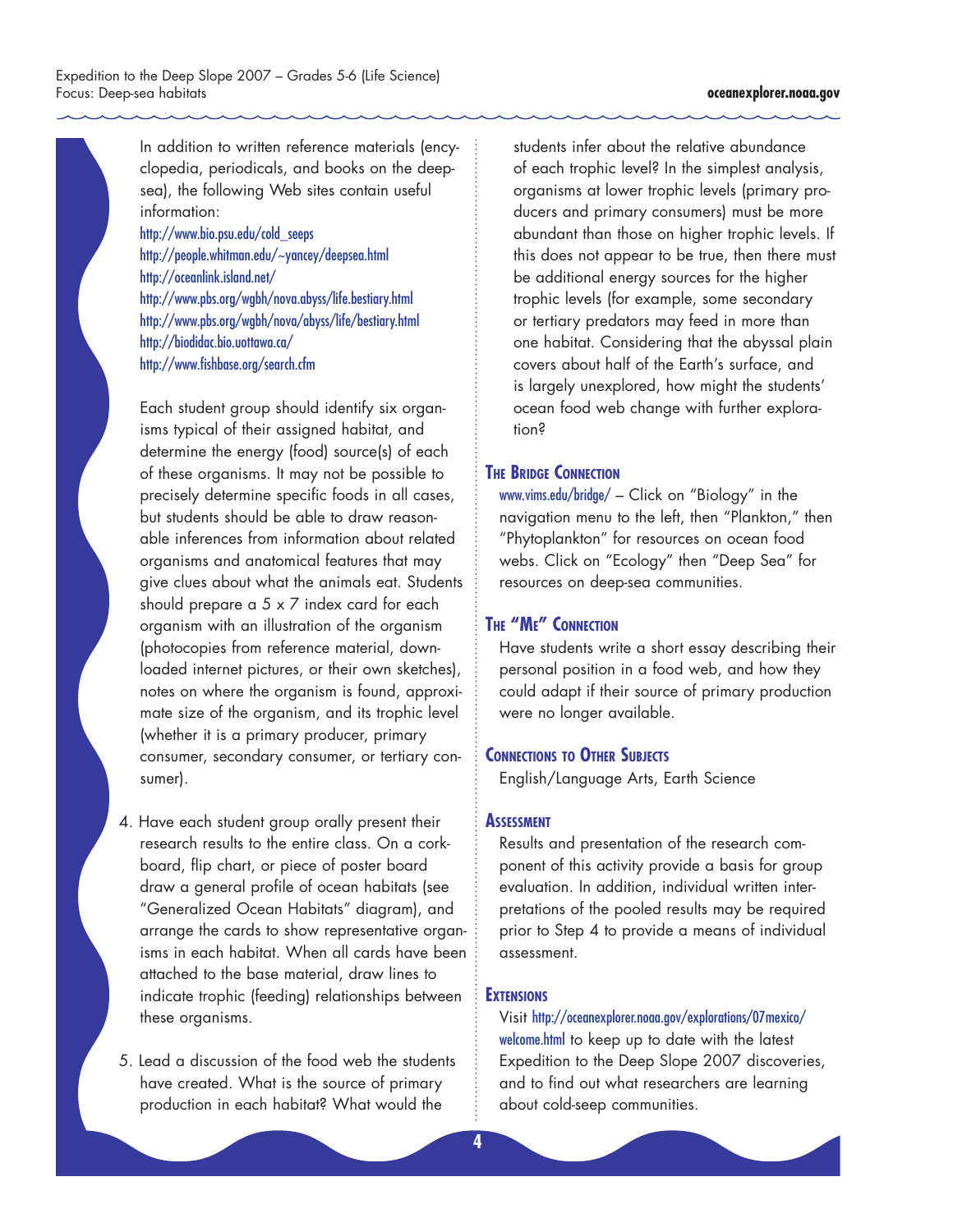#### **Multimedia Learning Objects**

http://www.learningdemo.com/noaa/ Click on the links to Lessons 3, 5, 6, 11, and 12 for interactive multimedia presentations and Learning Activities on Deep-Sea Corals, Chemosynthesis and Hydrothermal Vent Life, Deep-Sea Benthos, Energy from the Oceans, and Food, Water, and Medicine from the Sea.

#### **Other Relevant Lesson Plans from the Ocean Exploration Program**

**A Piece of Cake** (7 pages; 282kb PDF) (from the Cayman Islands Twilight Zone 2007 Expedition) http://oceanexplorer.noaa.gov/explorations/ 07twilightzone/background/edu/media/cake.pdf

Focus: Spatial heterogeneity in deep-water coral communities (Life Science)

In this activity, students will be able to explain what a habitat is, describe at least three functions or benefits that habitats provide, and describe some habitats that are typical of deep-water hard bottom communities. Students will also be able to explain how organisms, such as deep-water corals and sponges, add to the variety of habitats in areas such as the Cayman Islands.

**Deep Gardens** (11 pages; 331kb PDF) (from the Cayman Islands Twilight Zone 2007 Expedition) http://oceanexplorer.noaa.gov/explorations/ 07twilightzone/background/edu/media/deepgardens.pdf

Focus: Comparison of deep-sea and shallowwater tropical coral communities (Life Science)

In this activity, students will compare and contrast deep-sea coral communities with their shallowwater counterparts, describe three types of coral associated with deep-sea coral communities, and explain three benefits associated with deep-sea coral communities. Students will explain why many scientists are concerned about the future of deep-sea coral communities.

Let's Make a Tubeworm! (6 pages, 464k) (from the 2002 Gulf of Mexico Expedition) http://oceanexplorer.noaa.gov/explorations/02mexico/background/ edu/media/gom\_tube\_gr56.pdf

Focus: Symbiotic relationships in cold-seep communities (Life Science)

In this activity, students will be able to describe the process of chemosynthesis in general terms, contrast chemosynthesis and photosynthesis, describe major features of cold-seep communities, and list at least five organisms typical of these communities. Students will also be able to define symbiosis, describe two examples of symbiosis in cold-seep communities, describe the anatomy of vestimentiferans, and explain how these organisms obtain their food.

**Journey to the Unknown & Why Do We Explore** (10 pages, 596k) (from the 2002 Galapagos Rift Expedition) http://oceanexplorer.noaa. gov/explorations/02galapagos/background/education/media/ gal\_gr5\_6\_l1.pdf

Focus: Ocean Exploration

In this activity, students will experience the excitement of discovery and problem-solving to learn about organisms that live in extreme environments in the deep ocean and come to understand the importance of ocean exploration.

**Chemists with No Backbones** (4 pages, 356k) (from the 2003 Deep Sea Medicines Expedition) http://oceanexplorer.noaa.gov/explorations/03bio/ background/edu/media/Meds\_ChemNoBackbones.pdf

Focus: Benthic invertebrates that produce pharmacologically-active substances (Life Science)

In this activity, students will be able to identify at least three groups of benthic invertebrates that are known to produce pharmacologically-active compounds and will describe why pharmaco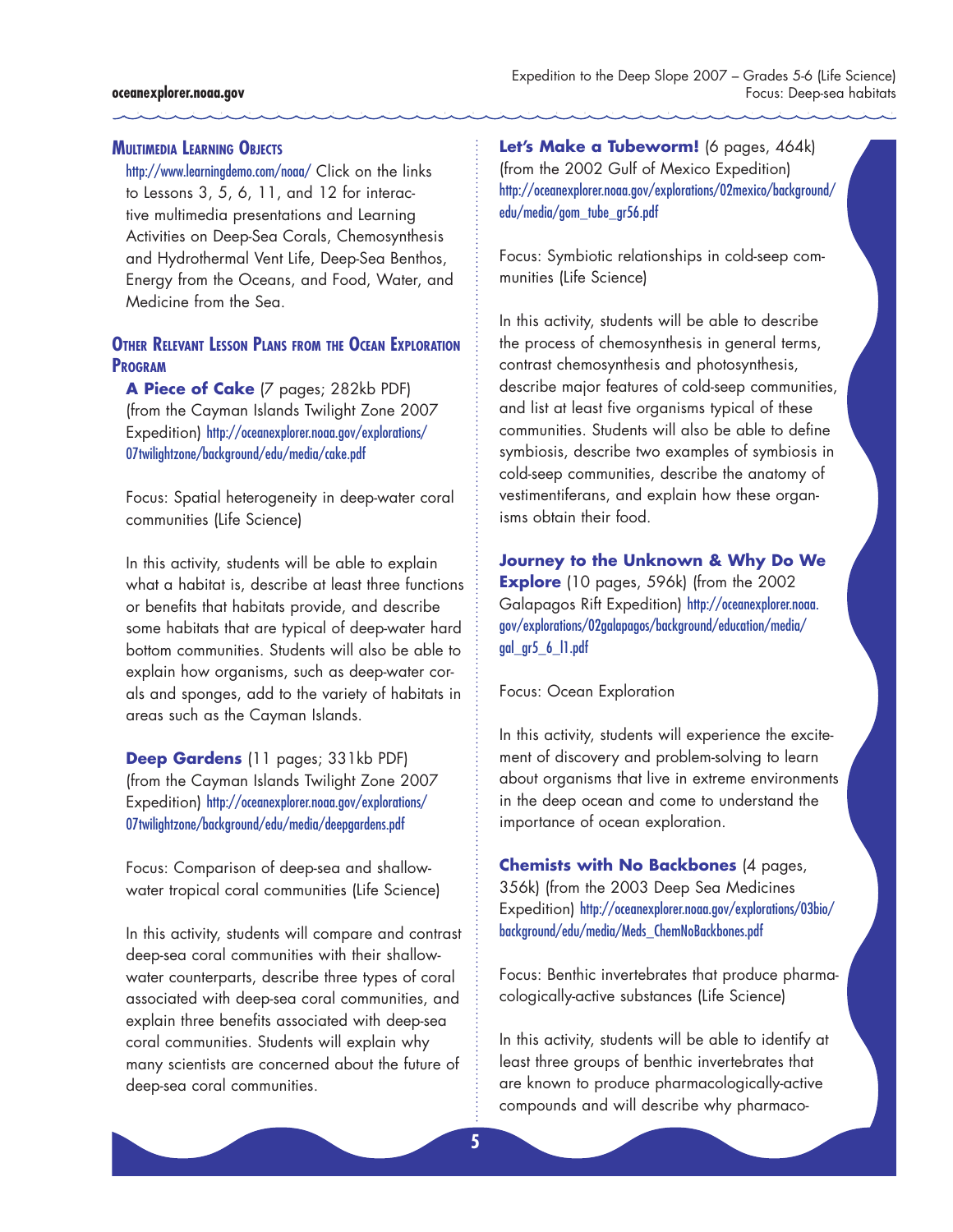logically-active compounds derived from benthic invertebrates may be important in treating human diseases. Students will also be able to infer why sessile marine invertebrates appear to be promising sources of new drugs.

**Keep Away** (9 pages, 276k) (from the 2006 Expedition to the Deep Slope) http://oceanexplorer.noaa.gov/explorations/06mexico/background/edu/ GOM%2006%20KeepAway.pdf

Focus: Effects of pollution on diversity in benthic communities (Life Science)

In this activity, students will discuss the meaning of biological diversity and compare and contrast the concepts of variety and relative abundance as they relate to biological diversity. Given information on the number of individuals, number of species, and biological diversity at a series of sites, students will make inferences about the possible effects of oil drilling operations on benthic communities.

**What's In That Cake?** (9 pages, 276k) (from the 2006 Expedition to the Deep Slope) http:// oceanexplorer.noaa.gov/explorations/06mexico/background/edu/ GOM%2006%20Cake.pdf

Focus: Exploration of deep-sea habitats

In this activity, students will be able to explain what a habitat is, describe at least three functions or benefits that habitats provide, and describe some habitats that are typical of the Gulf of Mexico. Students will also be able to describe and discuss at least three difficulties involved in studying deep-sea habitats and describe and explain at least three techniques scientists use to sample habitats, such as those found on the Gulf of Mexico.

#### **Other Links and Resources**

The Web links below are provided for informational purposes only. Links outside of Ocean

Explorer have been checked at the time of this page's publication, but the linking sites may become outdated or non-operational over time.

http://oceanexplorer.noaa.gov/explorations/07mexico/welcome.html – Follow Expedition to the Deep Slope 2007 daily as documentaries and discoveries are posted each day for your classroom use.

Paull, C.K., B. Hecker, C. Commeau, R.P. Feeman-Lynde, C. Nuemann, W.P. Corso, G. Golubic, J. Hook, E. Sikes, and J. Curray. 1984. Biological communities at Florida Escarpment resemble hydrothermal vent communities. Science 226:965-967 – early report on cold-seep communities.

#### **National Science Education Standards**

#### **Content Standard A: Science As Inquiry**

- Abilities necessary to do scientific inquiry
- Understanding about scientific inquiry

#### **Content Standard B: Physical Science**

• Transfer of energy

#### **Content Standard C: Life Science**

- Structure and function in living systems
- Populations and ecosystems
- Diversity and adaptations of organisms

### **Ocean Literacy Essential Principles and Fundamental CONCEPTS**

#### **Essential Principle 1.**

#### **The Earth has one big ocean with many features.**

*Fundamental Concept h.* Although the ocean is large, it is finite and resources are limited.

#### **Essential Principle 3.**

#### **The ocean is a major influence on weather and climate.**

*Fundamental Concept f.* The ocean has had, and will continue to have, a significant influence on climate change by absorbing, storing, and moving heat, carbon and water.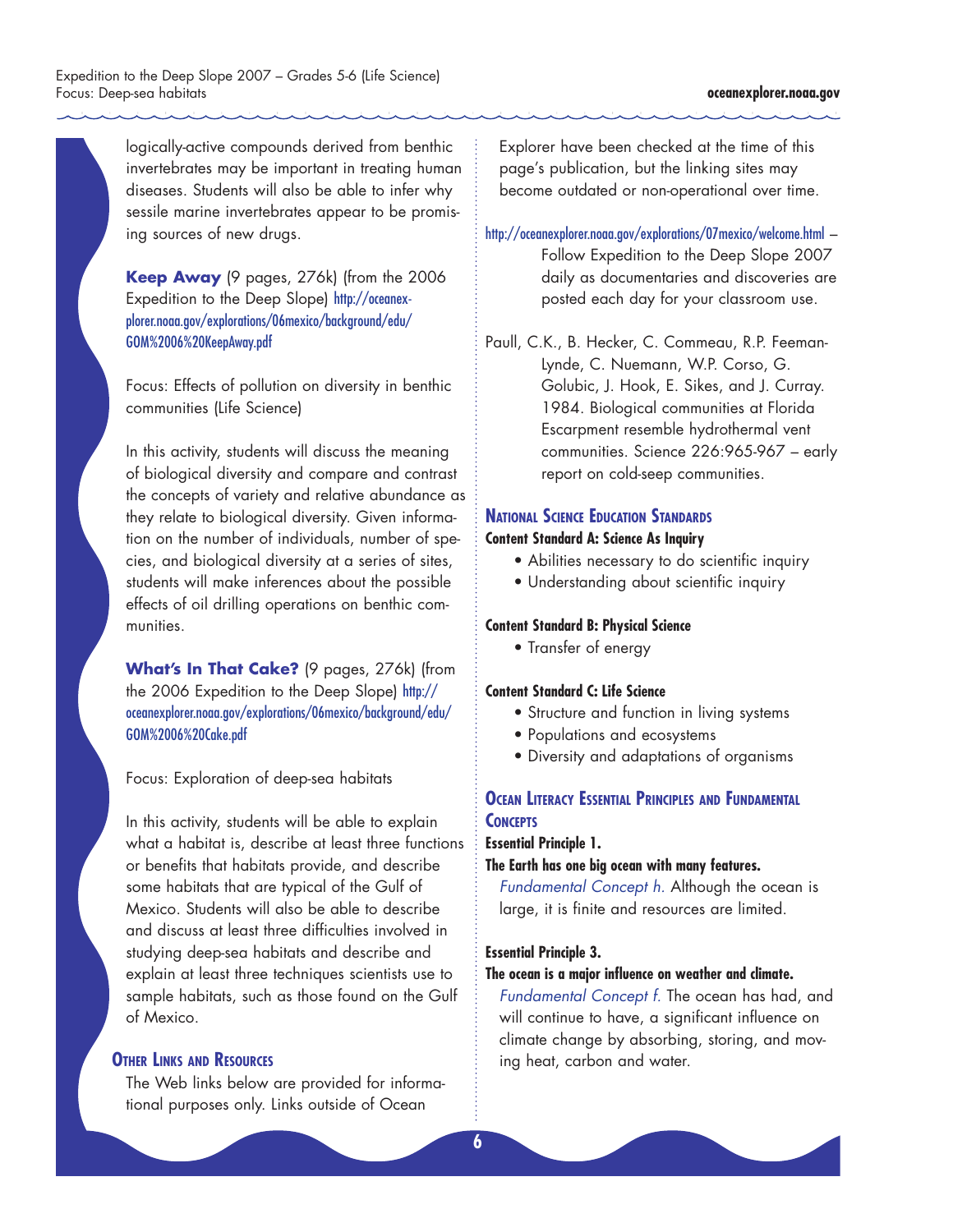#### **Essential Principle 5.**

#### **The ocean supports a great diversity of life and ecosystems.**

*Fundamental Concept c.* Some major groups are found exclusively in the ocean. The diversity of major groups of organisms is much greater in the ocean than on land.

*Fundamental Concept d.* Ocean biology provides many unique examples of life cycles, adaptations and important relationships among organisms (such as symbiosis, predator-prey dynamics and energy transfer) that do not occur on land. *Fundamental Concept g.* There are deep ocean ecosystems that are independent of energy from sunlight and photosynthetic organisms. Hydrothermal vents, submarine hot springs, and methane cold seeps rely only on chemical energy and chemosynthetic organisms to support life.

#### **Essential Principle 6.**

#### **The ocean and humans are inextricably interconnected.**

*Fundamental Concept b.* From the ocean we get foods, medicines, and mineral and energy resources. In addition, it provides jobs, supports our nation's economy, serves as a highway for transportation of goods and people, and plays a role in national security.

*Fundamental Concept g.* Everyone is responsible for caring for the ocean. The ocean sustains life on Earth and humans must live in ways that sustain the ocean. Individual and collective actions are needed to effectively manage ocean resources for all.

#### **Essential Principle 7. The ocean is largely unexplored.**

*Fundamental Concept a.* The ocean is the last and largest unexplored place on Earth—less than 5% of it has been explored. This is the great frontier for the next generation's explorers and researchers, where they will find great opportunities for inquiry and investigation. *Fundamental Concept b.* Understanding the

ocean is more than a matter of curiosity. Exploration, inquiry and study are required to better understand ocean systems and processes.

*Fundamental Concept d.* New technologies, sensors and tools are expanding our ability to explore the ocean. Ocean scientists are relying more and more on satellites, drifters, buoys, subsea observatories and unmanned submersibles. *Fundamental Concept f.* Ocean exploration is truly interdisciplinary. It requires close collaboration among biologists, chemists, climatologists, computer programmers, engineers, geologists, meteorologists, and physicists, and new ways of thinking.

#### **Send Us Your Feedback**

We value your feedback on this lesson. Please send your comments to: oceanexeducation@noaa.gov

#### **For More Information**

Paula Keener-Chavis, Director, Education Programs NOAA Ocean Exploration Program Hollings Marine Laboratory 331 Fort Johnson Road, Charleston SC 29412 843.762.8818 843.762.8737 (fax) paula.keener-chavis@noaa.gov

#### **Acknowledgements**

This lesson plan was produced by Mel Goodwin, PhD, The Harmony Project, Charleston, SC for the National Oceanic and Atmospheric Administration. If reproducing this lesson, please cite NOAA as the source, and provide the following URL: http://oceanexplorer.noaa.gov